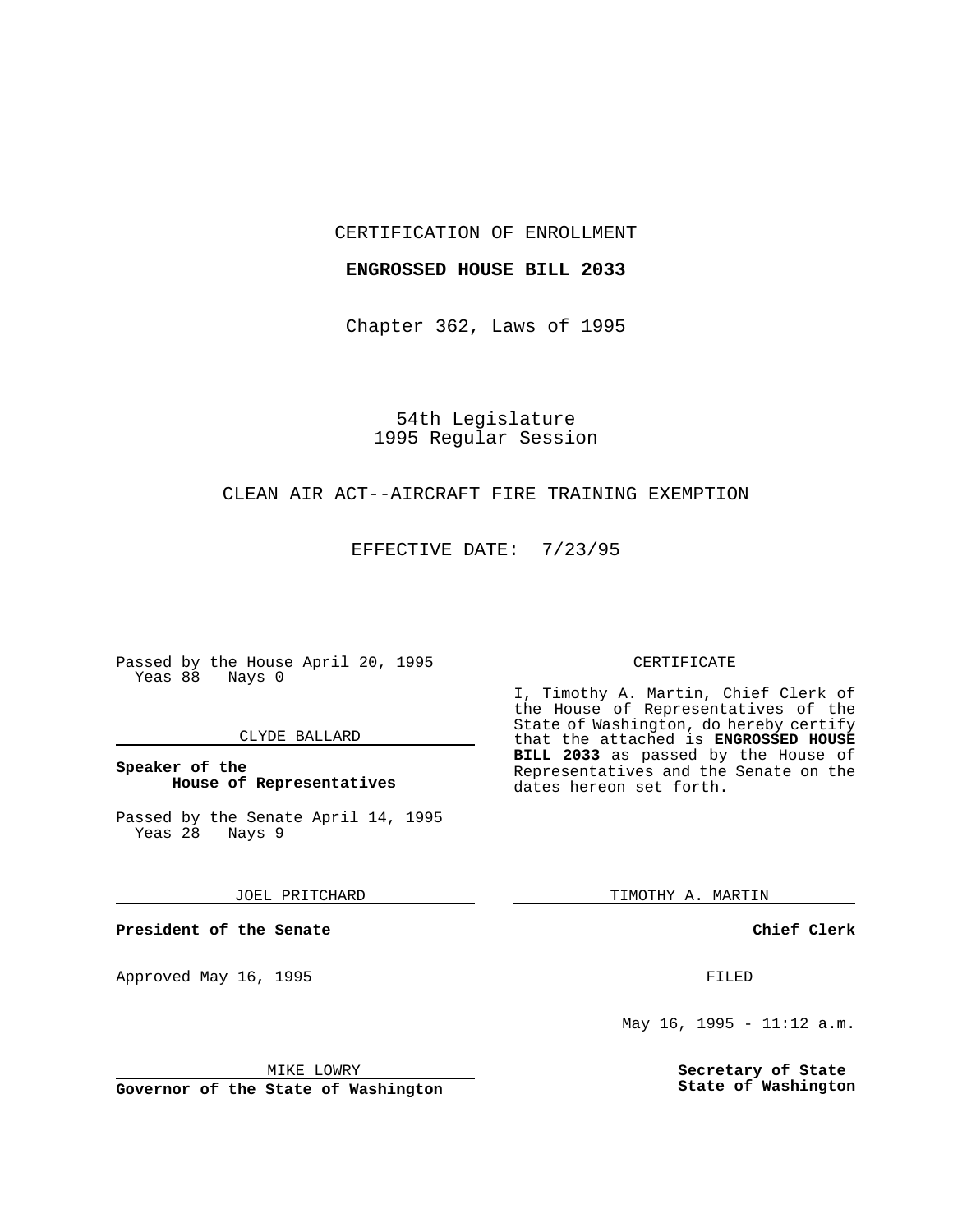# **ENGROSSED HOUSE BILL 2033** \_\_\_\_\_\_\_\_\_\_\_\_\_\_\_\_\_\_\_\_\_\_\_\_\_\_\_\_\_\_\_\_\_\_\_\_\_\_\_\_\_\_\_\_\_\_\_

\_\_\_\_\_\_\_\_\_\_\_\_\_\_\_\_\_\_\_\_\_\_\_\_\_\_\_\_\_\_\_\_\_\_\_\_\_\_\_\_\_\_\_\_\_\_\_

## AS AMENDED BY THE SENATE

Passed Legislature - 1995 Regular Session

**State of Washington 54th Legislature 1995 Regular Session By** Representatives D. Schmidt and Scott

Read first time 02/22/95. Referred to Committee on Government Operations.

1 AN ACT Relating to an exemption to the Washington clean air act for 2 fire training; and amending RCW 70.94.650 and 70.94.775.

3 BE IT ENACTED BY THE LEGISLATURE OF THE STATE OF WASHINGTON:

4 **Sec. 1.** RCW 70.94.650 and 1994 c 28 s 2 are each amended to read 5 as follows:

6 (1) Any person who proposes to set fires in the course of:

7 (a) Weed abatement( $(\frac{\pi}{l})$ ) i

8 (b) Instruction in methods of fire fighting, except training to 9 fight structural fires as provided in RCW 52.12.150 or training to 10 fight aircraft crash rescue fires as provided in subsection (5) of this 11 section, and except forest fire training( $(\tau)$ ); or

12 (c) Agricultural activities,

 shall obtain a permit from an air pollution control authority, the department of ecology, or a local entity delegated permitting authority under RCW 70.94.654. General permit criteria of state-wide applicability shall be established by the department, by rule, after consultation with the various air pollution control authorities. Permits shall be issued under this section based on seasonal operations or by individual operations, or both. All permits shall be conditioned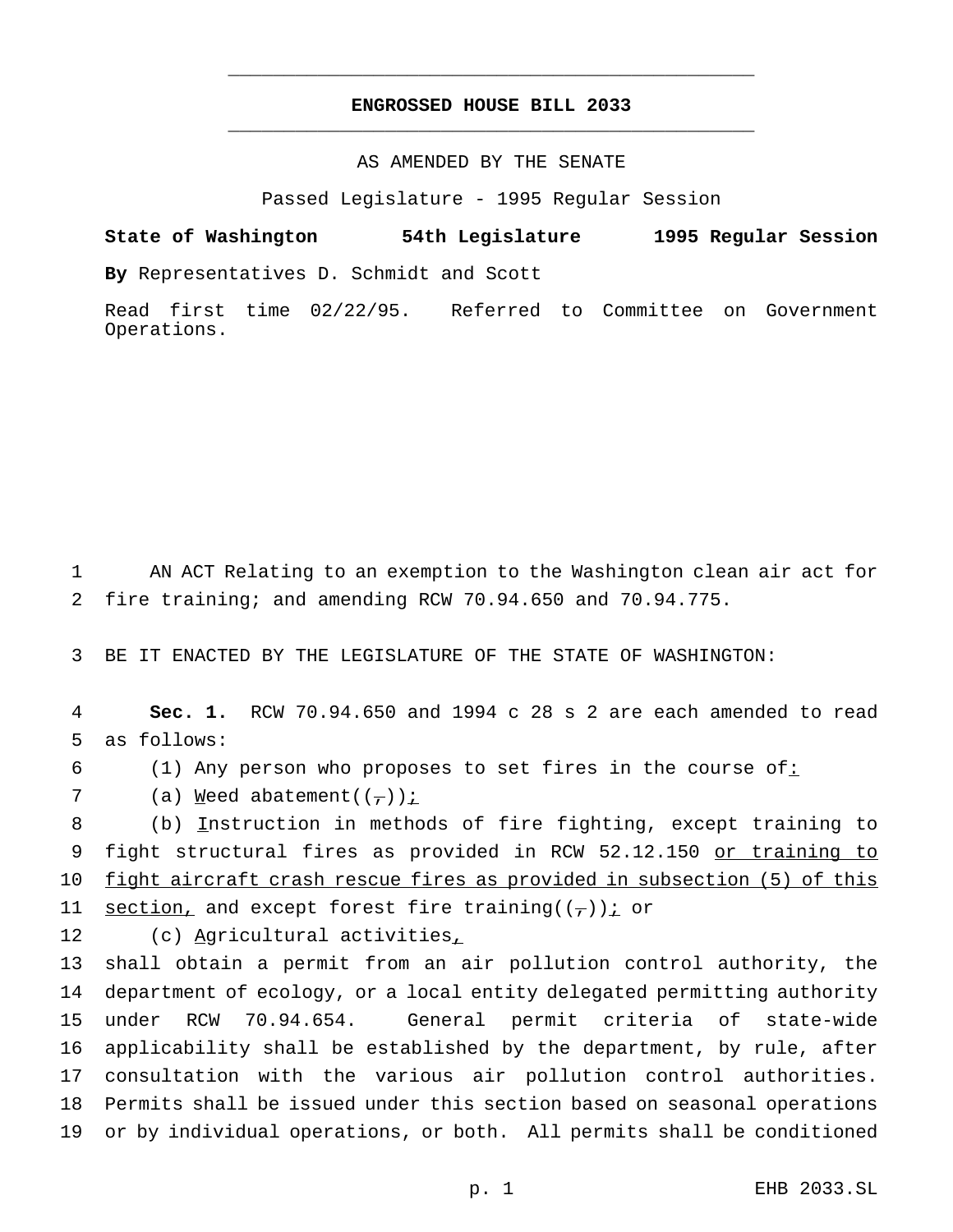to insure that the public interest in air, water, and land pollution and safety to life and property is fully considered. In addition to any other requirements established by the department to protect air quality pursuant to other laws, applicants for permits must show that the setting of fires as requested is the most reasonable procedure to follow in safeguarding life or property under all circumstances or is otherwise reasonably necessary to successfully carry out the enterprise in which the applicant is engaged, or both. All burning permits will be designed to minimize air pollution insofar as practical. Nothing in this section shall relieve the applicant from obtaining permits, licenses, or other approvals required by any other law. An application for a permit to set fires in the course of agricultural burning for controlling diseases, insects, weed abatement or development of physiological conditions conducive to increased crop yield, shall be acted upon within seven days from the date such application is filed. The department of ecology and local air authorities shall provide convenient methods for issuance and oversight of agricultural burning permits. The department and local air authorities shall, through agreement, work with counties and cities to provide convenient methods for granting permission for agricultural burning, including telephone, facsimile transmission, issuance from local city or county offices, or other methods.

 (2) Permit fees shall be assessed for burning under this section and shall be collected by the department of ecology, the appropriate local air authority, or a local entity delegated permitting authority pursuant to RCW 70.94.654 at the time the permit is issued. All fees collected shall be deposited in the air pollution control account created in RCW 70.94.015, except for that portion of the fee necessary to cover local costs of administering a permit issued under this section. Fees shall be set by rule by the permitting agency at the level determined by the task force created by subsection (4) of this section, but shall not exceed two dollars and fifty cents per acre to be burned. After fees are established by rule, any increases in such fees shall be limited to annual inflation adjustments as determined by the state office of the economic and revenue forecast council.

 (3) Conservation districts and the Washington State University agricultural extension program in conjunction with the department shall develop public education material for the agricultural community identifying the health and environmental effects of agricultural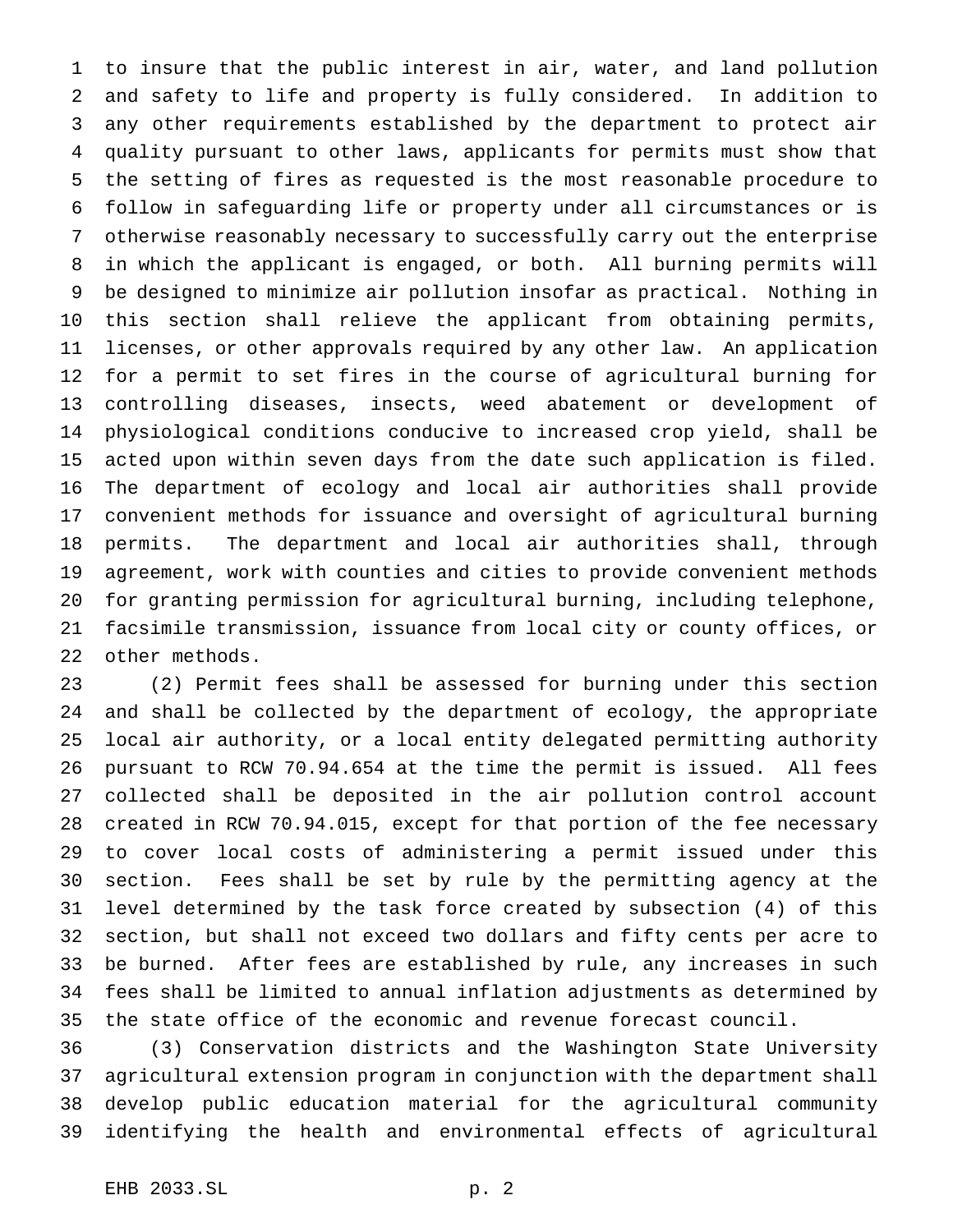outdoor burning and providing technical assistance in alternatives to agricultural outdoor burning.

 (4) An agricultural burning practices and research task force shall be established under the direction of the department. The task force shall be composed of a representative from the department who shall serve as chair; one representative of eastern Washington local air authorities; three representatives of the agricultural community from different agricultural pursuits; one representative of the department of agriculture; two representatives from universities or colleges knowledgeable in agricultural issues; one representative of the public health or medical community; and one representative of the conservation districts. The task force shall identify best management practices for reducing air contaminant emissions from agricultural activities and provide such information to the department and local air authorities. The task force shall determine the level of fees to be assessed by the permitting agency pursuant to subsection (2) of this section, based upon the level necessary to cover the costs of administering and enforcing the permit programs, to provide funds for research into alternative methods to reduce emissions from such burning, and to the extent possible be consistent with fees charged for such burning permits in neighboring states. The fee level shall provide, to the extent possible, for lesser fees for permittees who use best management practices to minimize air contaminant emissions. The task force shall identify research needs related to minimizing emissions from agricultural burning and alternatives to such burning. Further, the task force shall make recommendations to the department on priorities for spending funds provided through this chapter for research into alternative methods to reduce emissions from agricultural burning.

 (5) A permit is not required under this section, or under RCW 70.94.743 through 70.94.780, from an air pollution control authority, 31 the department, or any local entity with delegated permit authority, for aircraft crash rescue fire training activities meeting the following conditions:

 (a) Fire fighters participating in the training fires must be limited to those who provide fire fighting support to an airport that is either certified by the federal aviation administration or operated 37 in support of military or governmental activities;